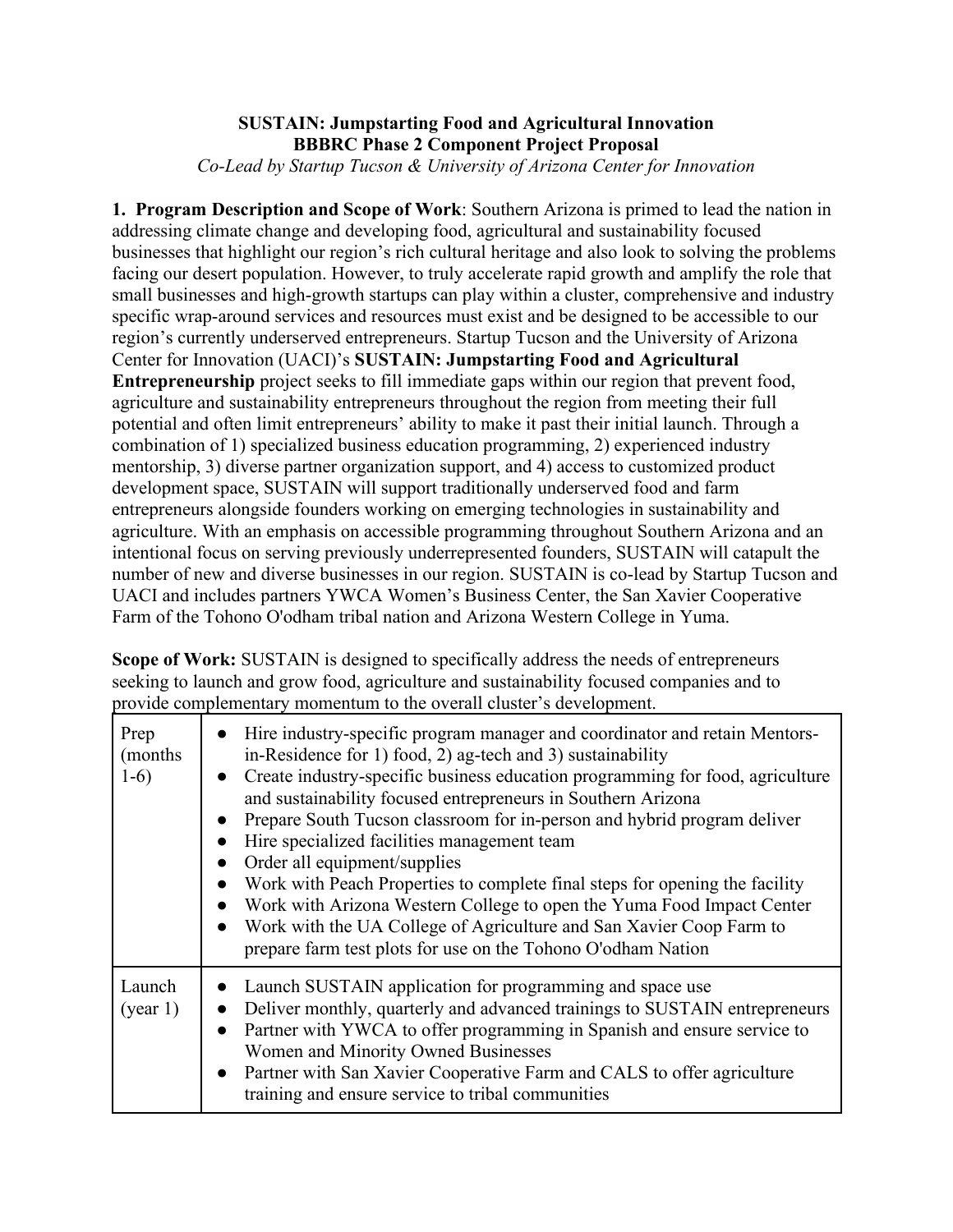|                                | • Partner with Arizona Western College to provide hybrid trainings accessible<br>to rural entrepreneurs and those using the facilities in Yuma<br>• Launch and operate a member model for SUSTAIN spaces                                                                                                                                                                                                                                                                                              |
|--------------------------------|-------------------------------------------------------------------------------------------------------------------------------------------------------------------------------------------------------------------------------------------------------------------------------------------------------------------------------------------------------------------------------------------------------------------------------------------------------------------------------------------------------|
| Growth<br>(year $2-$<br>4)     | Continue to operate a member model that supports diverse entrepreneurs<br>Continue to deliver multi-lingual hybrid trainings and workshops<br>Expand program outreach and recruitment with additional regional partners<br>Use tools to gather metrics on entrepreneurial progress<br>Maintain membership model and activate SUSTAIN spaces<br>$\bullet$<br>Begin to charge membership fees for SUSTAIN spaces to ensure<br>sustainability but continue to offer scholarships to ensure accessibility |
| Post-<br>Award<br>(year $4+$ ) | Gather metrics on entrepreneurial process for final report<br>Continue to offer programming outside the grant<br>Maintain spaces/programming through membership and partnerships                                                                                                                                                                                                                                                                                                                      |

**2. Regional Needs:** Startup Tucson and UACI, both non-profit organizations, have been directly supporting entrepreneurs, the innovation ecosystem and broader economic development in Southern Arizona since 2012 and 2003 respectively. Accustomed to responding to emerging trends for new services and programming to meet the changing and immediate needs of entrepreneurs, both have increased services for entrepreneurs rapidly since the onset of COVID-19. Through extensive entrepreneurial discovery, Startup Tucson and UACI have identified that specific support services are needed to support this industry cluster. Barriers to success include:

- **Limited availability of industry-specific programming and mentorship.** While some food and agricultural support services exist, they are at their capacity, cannot keep up with the demand and are not available for delivery in rural communities or multi-lingually.
- **Lack of access to production equipment needed to test, implement, and scale new products for food and agricultural entrepreneurs.** Unlike other industries, the production of food and agricultural products is heavily regulated, making bootstrapped solutions less feasible and requiring the rental of commissary kitchens or special licenses. While some commercial kitchens and production facilities exist in Southern Arizona, many of these are privately owned and are prohibitively expensive.
- **Lack of access to agricultural testing and demo facilities and specialized lab space.**  While UACI has multiple locations with various types of lab facilities, there is not a dedicated lab space specifically built for ag-tech and sustainability startups that supports the testing and refining of their innovations. Additionally, small plots of ready-to-plant farmland to experiment with ag-tech solutions, are difficult to lease short-term.
- **Lack of cohesiveness and collaboration between community and tech entrepreneurs.**  For true innovation to occur, collisions between all-types of entrepreneurs must exist. No space exists in Southern Arizona that provides for high-growth tech entrepreneurs to participate in programming alongside community entrepreneurs.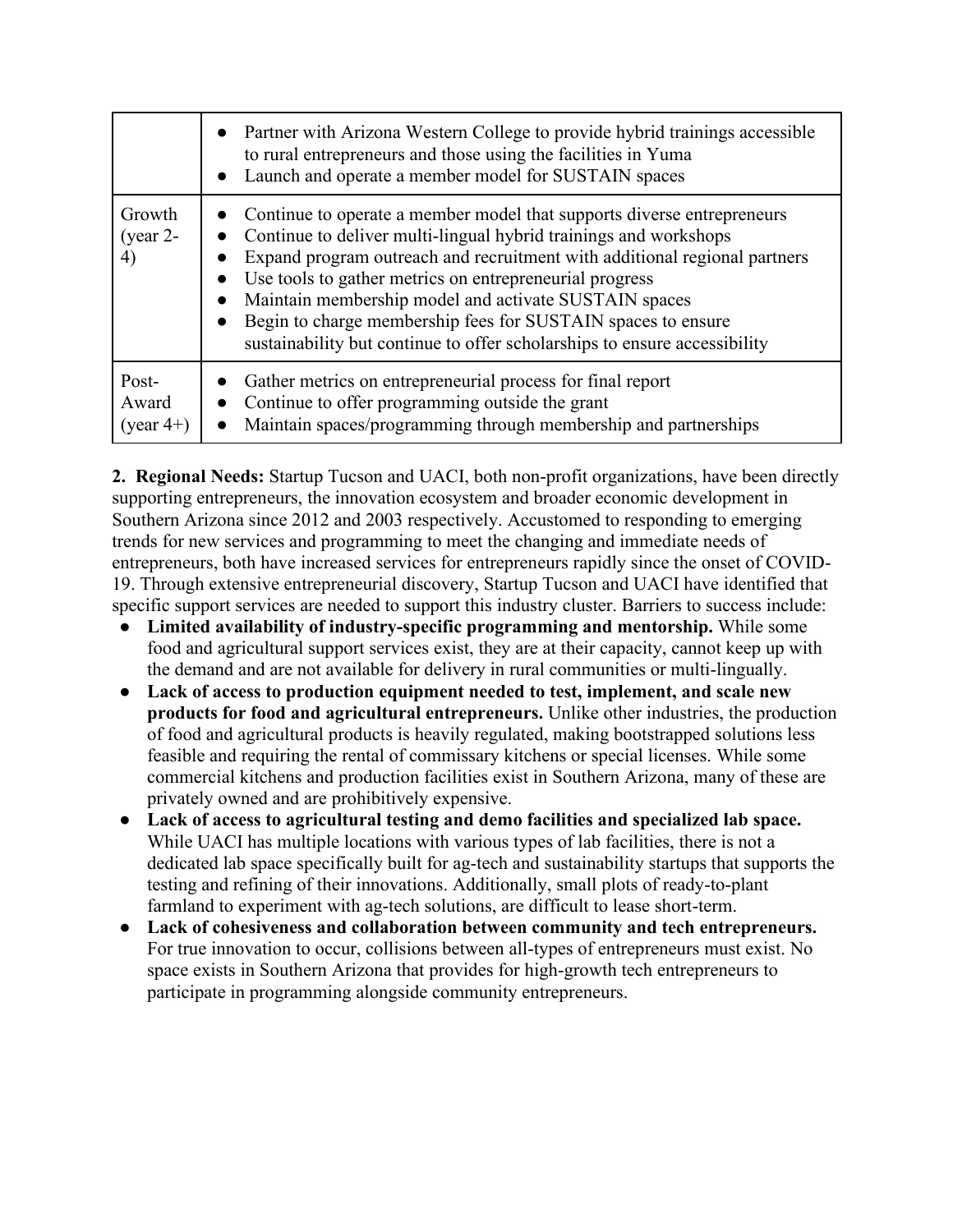| <b>Service Areas: While Pima and</b><br>Yuma counties are our primary<br>service areas, our project will also | <b>Primary Service Area - Main Location: Pima</b><br>County, 04019, Pop: 1,043,433<br>Primary Service Area - 2nd Location: Yuma, 04027, |
|---------------------------------------------------------------------------------------------------------------|-----------------------------------------------------------------------------------------------------------------------------------------|
| include virtual curriculum and                                                                                | Pop: 203,881                                                                                                                            |
| mentorship for entrepreneurs                                                                                  | <b>Secondary Service Areas through existing Startup</b>                                                                                 |
| wishing to engage from the                                                                                    | Tucson existing programs: Santa Cruz County,                                                                                            |
| surrounding suburbs/towns to                                                                                  | 04023; Pinal County, 04021; Cochise County, 04003                                                                                       |
| include those located in surrounding                                                                          | <b>Secondary Service Areas Coalition members:</b>                                                                                       |
| counties and the rest of Southern                                                                             | Greenlee, 04009; Graham, 04011                                                                                                          |
| Arizona through our Coalition                                                                                 | <b>Congressional Districts: AZ-002, AZ-003</b>                                                                                          |
| partners. With support from a grant                                                                           | <b>Opportunity Zones:</b> Our main location service area                                                                                |
| from Local First Arizona, Startup                                                                             | includes 27 distinct Opportunity Zones with the                                                                                         |
| Tucson already serves entrepreneurs                                                                           | designation of Low-Income Community and 1                                                                                               |
| in Santa Cruz, Cochise, and Pinal                                                                             | designated Non-LIC Contiguous. The facility in South                                                                                    |
| counties and has mechanisms in                                                                                | Tucson is also located in a HUD-designated                                                                                              |
| place to ensure coverage.                                                                                     | Empowerment Zone and Tucson Pima Enterprise Zone.                                                                                       |

**Alignment with CEDS: Local CEDS:** This project directly links to the CEDS for the primary and secondary service areas as mentioned in the Overarching narrative. In particular, Tucson's CEDS states its support of building a robust entrepreneurship and innovation ecosystem that invests in entrepreneurs and solves tomorrow's challenge and Pima County's economic development place specifically mentions supporting innovation and the successes of start-up companies and includes Startup Tucson by name. Yuma County's CEDS also specifically names our supporting industry growth in the areas of food and agriculture.

**3. Proposed Solution:** SUSTAIN is specifically designed to support a diverse pipeline of entrepreneurs and will be the first large-scale component of Southern Arizona's entrepreneurial ecosystem that physically serves both community-based entrepreneurs and scalable science/technology startups. Built to solve for the specific regional needs and gaps identified above, SUSTAIN will support entrepreneurs from idea through to launch with the goal of helping them transition to market growth (i.e. financially ready to rent a larger facility, distribute a product regionally, secured SBIR funding, etc.). Subsidized program and facilities costs, as well as tailored programming offered in tandem with partners will allow SUSTAIN to meet its goals and solve for these regional needs. SUSTAIN includes two primary components:

1) **Industry-Specific, Hybrid and Multi-Lingual Programming, Mentorship and Partner Support:** This programming will build on Startup Tucson's existing food programming developed under a grant from the USDA and UACI's existing technology roadmap and offered at the introductory and advanced levels, monthly and quarterly. Project partner YWCA will help make this programming available in Spanish and all SUSTAIN programming will be provided in hybrid form to support rural members. Mentors-inresidence and program managers will also ensure that participants are meeting their goals.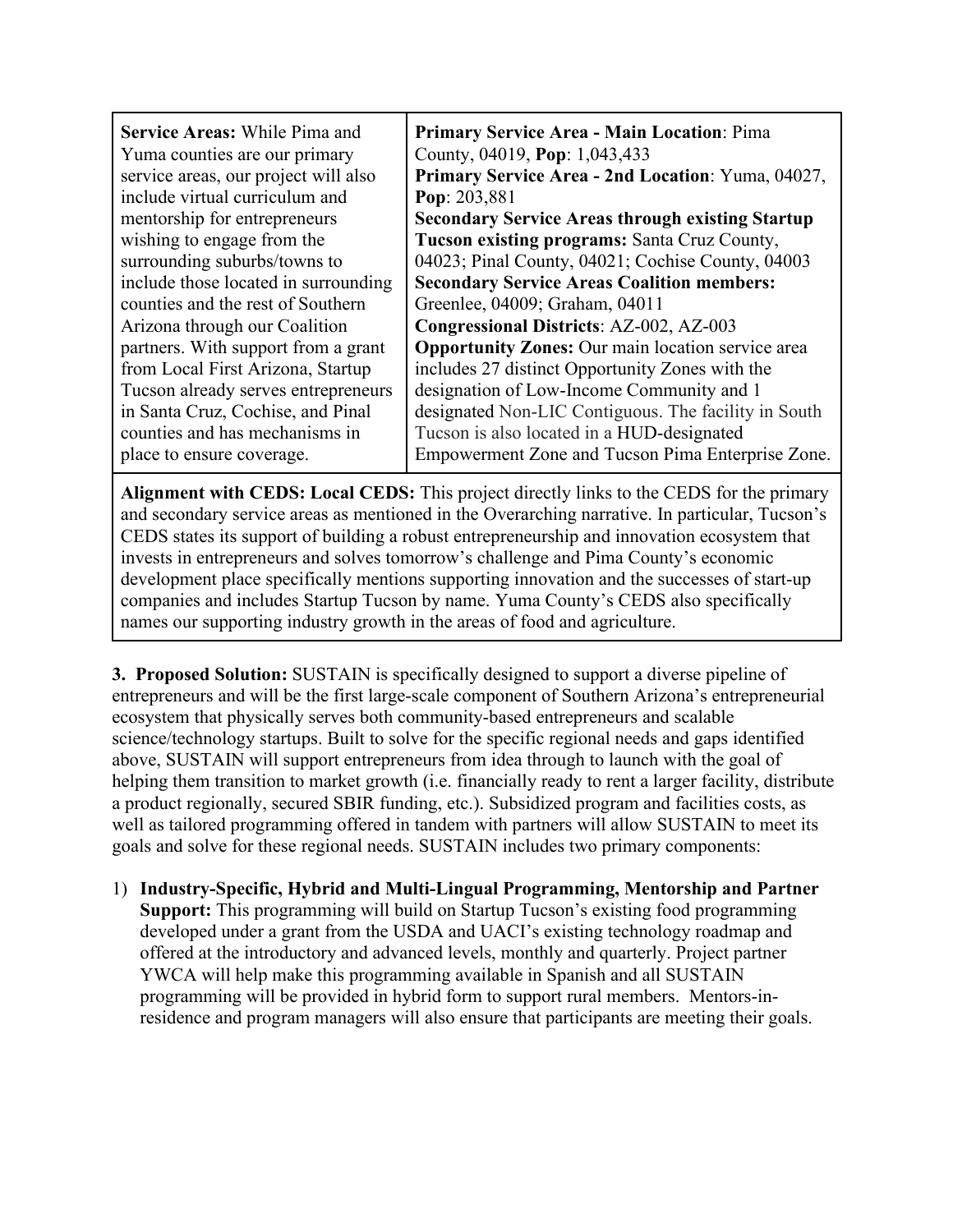



miles and completely surrounded by the City of Tucson. To support agricultural/ farm entrepreneurs, SUSTAIN will have a Garden Collaboratory location at the San Xavier Cooperative Farm on the Tohono O'odham Nation in the San Xavier District in the ancestral village of Wa:k. An additional SUSTAIN test/production kitchen will be in Yuma in partnership with Greater Yuma Economic Development and Arizona Western College.

**Feasibility & Industry Growth & Priority Alignment:** Both Startup Tucson and the UACI have a track record of successfully serving startups in the food, agriculture and sustainability areas. Startup Tucson runs an accelerator for value-added food products and supporting agricultural entrepreneurs with access to websites and e-commerce solutions through grants with the USDA and the SBA. UACI is a part of Tech Parks Arizona and has experience building and managing various spaces for entrepreneurs. YWCA has an established track record of serving women and minority businesses owners and AWC is well-known in Yuma for being a go-to location for support services. The San Xavier Coop has been farming the land for generations and has the knowledge and resources to support its own tribal community as well as new farmers and entrepreneurs. Capitalizing on the Coalition's success and the City of Tucson's designation as a UNESCO City of Gastronomy, food and agriculture have the potential to become the flagship industry for Southern Arizona, attracting future investment and tourism. These businesses also have the potential to generate new jobs for our recovering communities. This project directly meets the EDA's Recovery and Resilience Investment Priorities by focusing on equitably serving entrepreneurs throughout the region. Food entrepreneurs are by nature very diverse and are often from traditional underserved populations. By creating accessible, multilingual programming in hybrid form and partnering with organizations that support these populations, we will ensure this programming is accessible to diverse communities.

**4. Partners and Program Outreach**: This project is supported in earnest by the City of South Tucson, City of Tucson, Pima County and Yuma, along with multiple other entities and institutions. This project is also supported by private industry as evident through their in-kind and cash contributions, particularly that of our South Tucson facility partner Peach Properties.

● **Startup Tucson** is the main applicant and lead for the community entrepreneurship pieces including commercial kitchen and production facility and all related programming. With a portfolio of over 350 companies, serving a total of 3,000 entrepreneurs a year, Startup Tucson has been recognized as a leading national organization for building inclusive ecosystems (SBA Lab-to-Market awardee). The economic impact of the organization is over \$44M with over 400 jobs created. Startup Tucson and UACI regularly co-organizing events, programs and training together, building off each other's complementary services for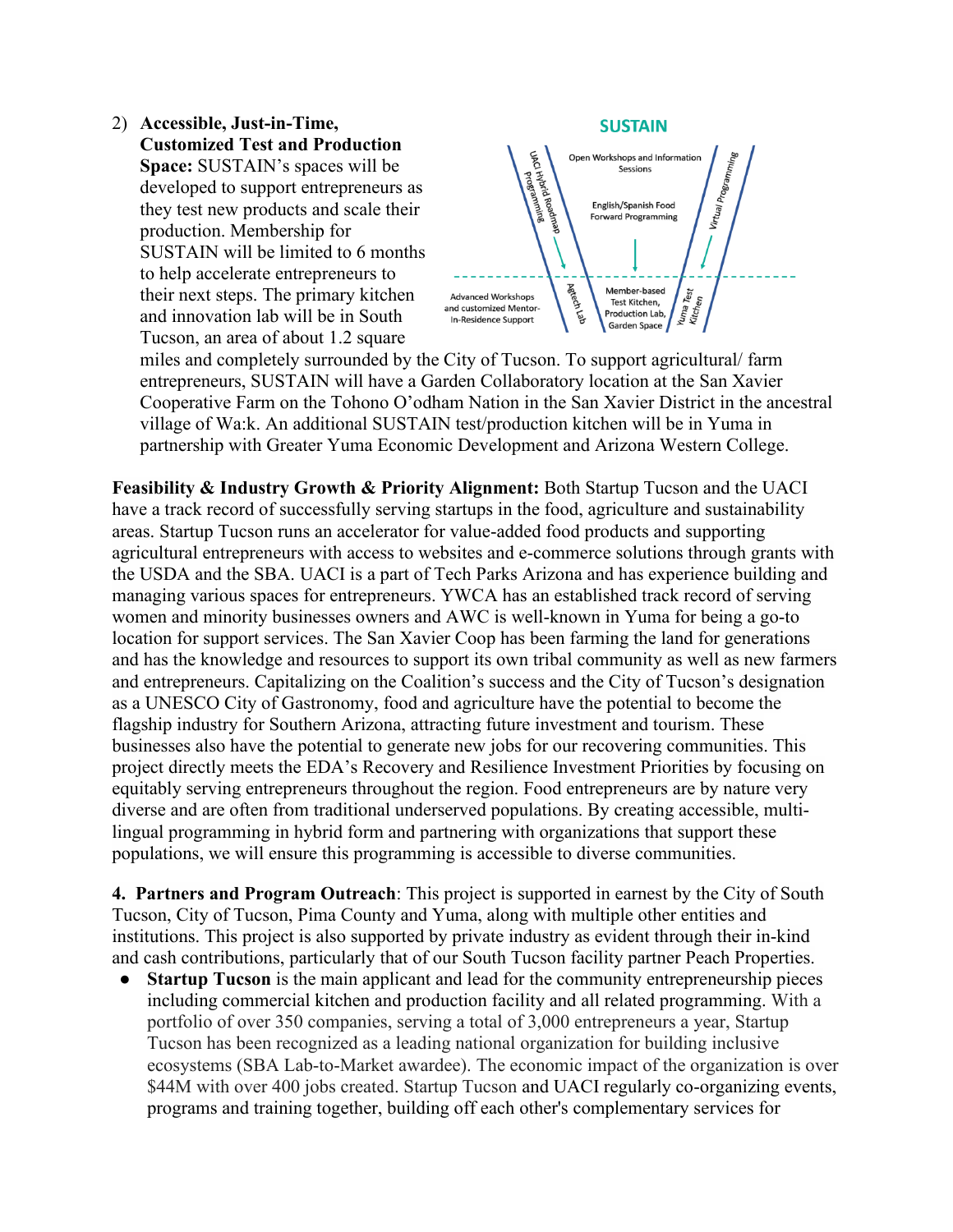entrepreneurs and Startup Tucson has long-standing working relationships with the YWCA Women's Business Center and San Xavier Cooperative Farm through its existing food programs, making it the ideal lead for this project.

- **University of Arizona Center for Innovation (UACI), part of the Campus Research Corporation** is the project co-lead and will lead the ag-tech lab and all technology related programming and facilities management at the South Tucson location. UACI is a startup incubator network with outposts across the Southern Arizona region and a mission to grow scalable startup ventures that fuel the Arizona economy. Of the 64 companies currently in the incubator, UACI already serves eight startups working in cluster focus areas.
- **YWCA Women's Business Center**: Sub-awardee YWCA will provide programming to support SUSTAIN's Spanish speaking participants as well as food truck and restaurant businesses, expanding on their existing food programming. YWCA Southern Arizona is a nonprofit entity and home of the Women's Business Center which offers on demand courses and one-on-one coaching/mentor opportunities for women owned businesses in the region. YWCA Southern has a specific focus on Women and Minority Owned Businesses.
- **Arizona Western College's (AWC) Yuma Food Impact Center**: Sub-Awardee AWC will help to develop the Yuma Food Impact Center Test and Production Kitchen in Yuma and promote SUSTAIN's programming to rural entrepreneurs. The Food Impact Center is a partnership led by AWC's Small Business Development Center and the Greater Yuma Economic Development Corporation. The Center is designed to offer programming and business support services for new and existing food entrepreneurs.
- **San Xavier Cooperative Association and Farm:** Sub-Awardee San Xavier Cooperative Association and Farm will provide farmable land plots for use by SUSTAIN members as well as mentorship on best-practices in farming and workshops. The Cooperative is located on the Tohono O'odham Nation in the San Xavier District in the ancestral village of Wa:k. The Coop Farm has a longstanding history of promoting healthy farming practices and growing traditional crops to support the cultural and environmental values.

Outreach for SUSTAIN will include leveraging Startup Tucson, UACI, YWCA, AWC and San Xavier's existing networks to reach new participants and working with other Coalition partners like the UA College of Agriculture and Tucson City of Gastronomy to build additional relationships. SUSTAIN will also rely on its monthly hybrid general workshop and info sessions to attract new participants. Stakeholders and partners of the project will act as an advisory committee to SUSTAIN, helping with application standards, scholarships and programming.

**5. Measurable Goals and Impacts**: Startup Tucson and UACI are experienced grantees with a proven track record of on-time and on-target project delivery. For this project we have selected a range of specific, measurable, attainable, relevant, and time bound goals to guide our program delivery and drive lasting impact. Overall, this project will result in an increase in the type, number and diversity of businesses in Southern Arizona in the agricultural, food and sustainability sectors. SUSTAIN will measure its impact by tracking economic development data including the number of program participants, diversity amongst, number of business starts, number of employees, number of mentor and support hours provided, change and increases in revenue, number of new products, amount of investment secured, etc. SUSTAIN will also track non-traditional economic development data around participants' confidence level in their next steps and ability to grow their business. These increases will result in additional businesses to support their development and growth. SUSTAIN expects the following outcomes and outputs: